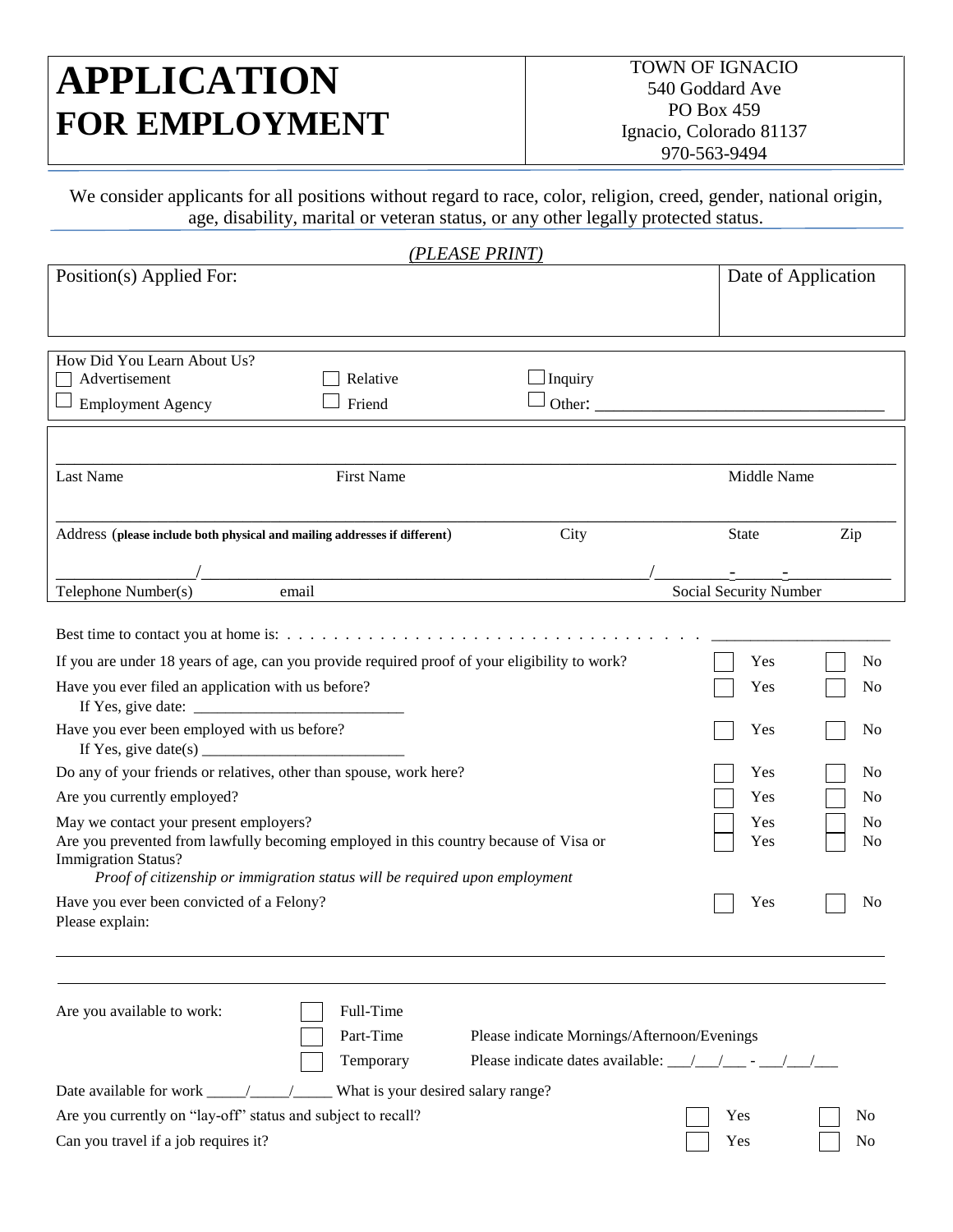#### **EDUCATION**

|                          | Name and Address | Course of Study | <b>Years Completed</b> | Diploma |
|--------------------------|------------------|-----------------|------------------------|---------|
|                          | of School        |                 |                        | Degree  |
| <b>Elementary School</b> |                  |                 |                        |         |
|                          |                  |                 |                        |         |
| <b>High School</b>       |                  |                 |                        |         |
| Undergraduate<br>College |                  |                 |                        |         |
| Graduate<br>Professional |                  |                 |                        |         |
| Other (Specify)          |                  |                 |                        |         |

Describe any specialized training, apprenticeship, skills and extra-curricular activities.

Describe any job-related training received in the United States military.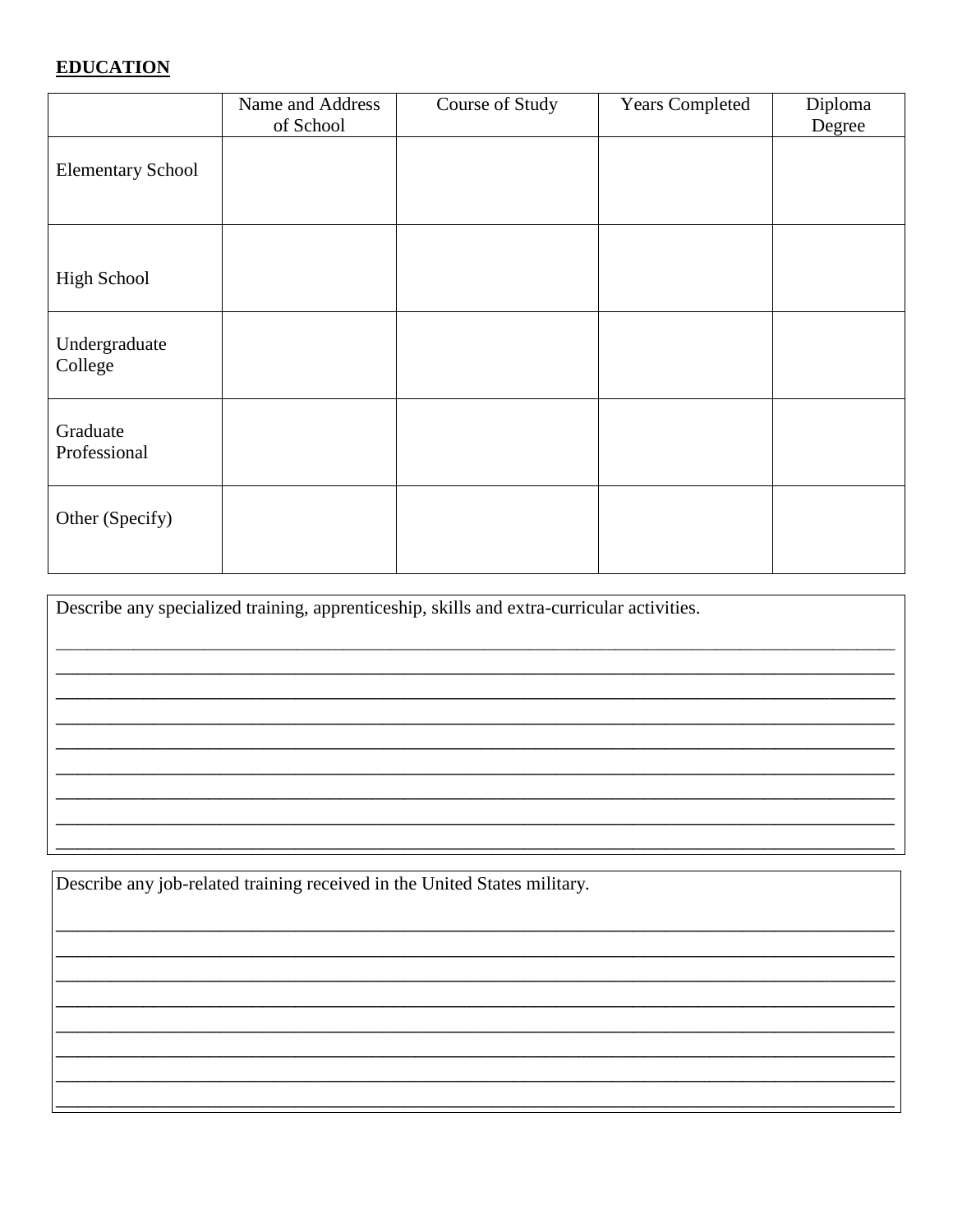#### **EMPLOYMENT HISTORY**

Start with your present or last job. Include any job-related military service assignments and volunteer activities. You may exclude organizations which indicate race, color, religion, gender, national origin, disabilities or other protected status. These are the only employers that I have had in the last 7 years: Signature / Date / Date

| Employer                |            |                                       | Dates Employed       | Work Performed |
|-------------------------|------------|---------------------------------------|----------------------|----------------|
| Address                 |            | From                                  | <b>To</b>            |                |
| Telephone Number(s)     |            | Hourly Rate/Salary                    |                      |                |
| <b>Job Title</b>        | Supervisor | <b>Starting</b>                       | Final                |                |
| Reason for Leaving      |            |                                       |                      |                |
| Employer                |            | From                                  | Dates Employed<br>To | Work Performed |
| Address                 |            |                                       |                      |                |
| Telephone Number(s)     |            | Hourly Rate/Salary<br><b>Starting</b> | Final                |                |
| <b>Job Title</b>        | Supervisor |                                       |                      |                |
| Reason for Leaving      |            |                                       |                      |                |
| Employer                |            | From                                  | Dates Employed<br>To | Work Performed |
| Address                 |            |                                       |                      |                |
| Telephone Number(s)     |            | Hourly Rate/Salary<br><b>Starting</b> | Final                |                |
| <b>Job Title</b>        | Supervisor |                                       |                      |                |
| Reason for Leaving      |            |                                       |                      |                |
| $\overline{4}$ Employer |            | From                                  | Dates Employed<br>To | Work Performed |
| Address                 |            |                                       |                      |                |
| Telephone Number(s)     |            | Hourly Rate/Salary<br><b>Starting</b> | Final                |                |
| <b>Job Title</b>        | Supervisor |                                       |                      |                |
| Reason for Leaving      |            |                                       |                      |                |
|                         |            |                                       |                      |                |

\_\_\_\_\_\_\_\_\_\_\_\_\_\_\_\_\_\_\_\_\_\_\_\_\_\_\_\_\_\_\_\_\_\_\_\_\_\_\_\_\_\_\_\_\_\_\_\_\_\_\_\_\_\_\_\_\_\_\_\_\_\_\_\_\_\_\_\_\_\_\_\_\_\_\_\_\_\_\_\_\_\_\_\_\_\_\_\_\_\_\_\_\_\_\_\_\_\_\_\_\_\_\_\_\_\_\_\_ \_\_\_\_\_\_\_\_\_\_\_\_\_\_\_\_\_\_\_\_\_\_\_\_\_\_\_\_\_\_\_\_\_\_\_\_\_\_\_\_\_\_\_\_\_\_\_\_\_\_\_\_\_\_\_\_\_\_\_\_\_\_\_\_\_\_\_\_\_\_\_\_\_\_\_\_\_\_\_\_\_\_\_\_\_\_\_\_\_\_\_\_\_\_\_\_\_\_\_\_\_\_\_\_\_\_\_\_ \_\_\_\_\_\_\_\_\_\_\_\_\_\_\_\_\_\_\_\_\_\_\_\_\_\_\_\_\_\_\_\_\_\_\_\_\_\_\_\_\_\_\_\_\_\_\_\_\_\_\_\_\_\_\_\_\_\_\_\_\_\_\_\_\_\_\_\_\_\_\_\_\_\_\_\_\_\_\_\_\_\_\_\_\_\_\_\_\_\_\_\_\_\_\_\_\_\_\_\_\_\_\_\_\_\_\_\_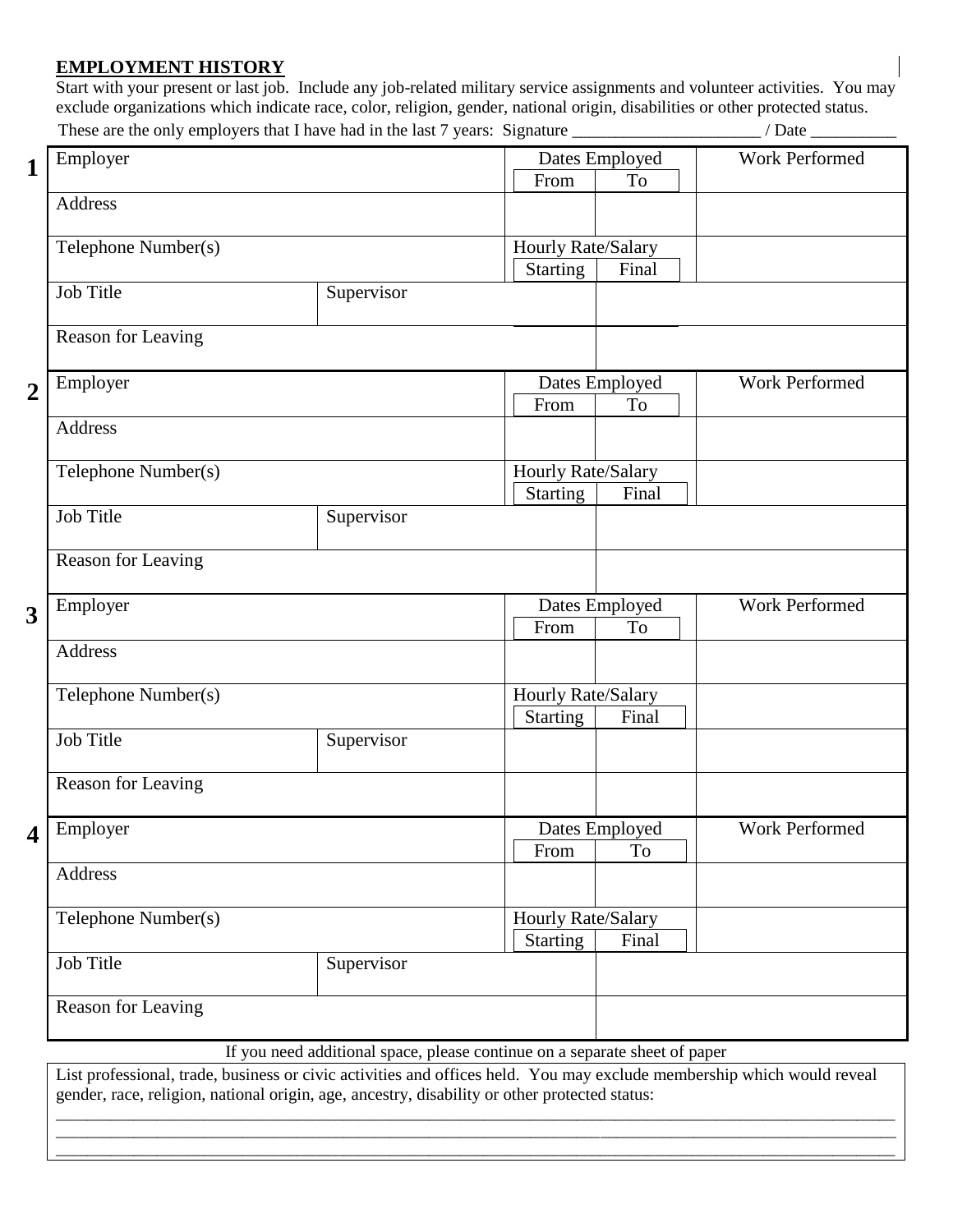#### **ADDITIONAL INFORMATION**

#### **Other Qualifications**

Summarize special job-related skills and qualifications acquired from employment or other experience.

\_\_\_\_\_\_\_\_\_\_\_\_\_\_\_\_\_\_\_\_\_\_\_\_\_\_\_\_\_\_\_\_\_\_\_\_\_\_\_\_\_\_\_\_\_\_\_\_\_\_\_\_\_\_\_\_\_\_\_\_\_\_\_\_\_\_\_\_\_\_\_\_\_\_\_\_\_\_\_\_\_\_\_\_\_\_\_\_\_\_ \_\_\_\_\_\_\_\_\_\_\_\_\_\_\_\_\_\_\_\_\_\_\_\_\_\_\_\_\_\_\_\_\_\_\_\_\_\_\_\_\_\_\_\_\_\_\_\_\_\_\_\_\_\_\_\_\_\_\_\_\_\_\_\_\_\_\_\_\_\_\_\_\_\_\_\_\_ \_\_\_\_\_\_\_\_\_\_\_\_\_\_\_\_\_\_\_\_\_\_\_\_\_\_\_\_\_\_\_\_\_\_\_\_\_\_\_\_\_\_\_\_\_\_\_\_\_\_\_\_\_\_\_\_\_\_\_\_\_\_\_\_\_\_\_\_\_\_\_\_\_\_\_\_\_

#### SPECIALIZED SKILLS (Check Skills/Equipment Operated)

| Terminal            | Spreadsheet            | Production/Mobile<br>Machinery (list) | Other (list) |
|---------------------|------------------------|---------------------------------------|--------------|
| PC/Mac              | <b>Word Processing</b> |                                       |              |
| $\equiv$ Typewriter | Shorthand              |                                       |              |
| $10$ Key            | Publisher              |                                       |              |
| Power point         |                        |                                       |              |

State any additional information you feel may be helpful to us in considering your application.

#### Note to Applicants: DO NOT ANSWER THIS QUESTION UNLESS YOU HAVE BEEN INFORMED ABOUT THE REQUIREMENTS OF THE JOB FOR WHICH YOU ARE APPLYING.

\_\_\_\_\_\_\_\_\_\_\_\_\_\_\_\_\_\_\_\_\_\_\_\_\_\_\_\_\_\_\_\_\_\_\_\_\_\_\_\_\_\_\_\_\_\_\_\_\_\_\_\_\_\_\_\_\_\_\_\_\_\_\_\_\_\_\_\_\_\_\_\_\_\_\_\_\_ \_\_\_\_\_\_\_\_\_\_\_\_\_\_\_\_\_\_\_\_\_\_\_\_\_\_\_\_\_\_\_\_\_\_\_\_\_\_\_\_\_\_\_\_\_\_\_\_\_\_\_\_\_\_\_\_\_\_\_\_\_\_\_\_\_\_\_\_\_\_\_\_\_\_\_\_\_ \_\_\_\_\_\_\_\_\_\_\_\_\_\_\_\_\_\_\_\_\_\_\_\_\_\_\_\_\_\_\_\_\_\_\_\_\_\_\_\_\_\_\_\_\_\_\_\_\_\_\_\_\_\_\_\_\_\_\_\_\_\_\_\_\_\_\_\_\_\_\_\_\_\_\_\_\_ \_\_\_\_\_\_\_\_\_\_\_\_\_\_\_\_\_\_\_\_\_\_\_\_\_\_\_\_\_\_\_\_\_\_\_\_\_\_\_\_\_\_\_\_\_\_\_\_\_\_\_\_\_\_\_\_\_\_\_\_\_\_\_\_\_\_\_\_\_\_\_\_\_\_\_\_\_

| Are you capable of performing in a reasonable manner, with or without a reasonable accommodation, the           |             |                    |
|-----------------------------------------------------------------------------------------------------------------|-------------|--------------------|
| activities involved in the job or occupation for which you have applied? A review of the activities involved in |             |                    |
| such a job or occupation has been given.                                                                        | $\vert$ Yes | $\overline{N_{0}}$ |

#### **REFERENCES**

Do not list relatives or former/current employers.

| 1. |           |         |
|----|-----------|---------|
|    | (Name)    | Phone # |
|    |           |         |
|    | (Address) |         |
|    |           |         |
| 2. |           |         |
|    | (Name)    | Phone # |
|    |           |         |
|    | (Address) |         |
|    |           |         |
| 3. |           |         |
|    | (Name)    | Phone # |
|    |           |         |
|    | (Address) |         |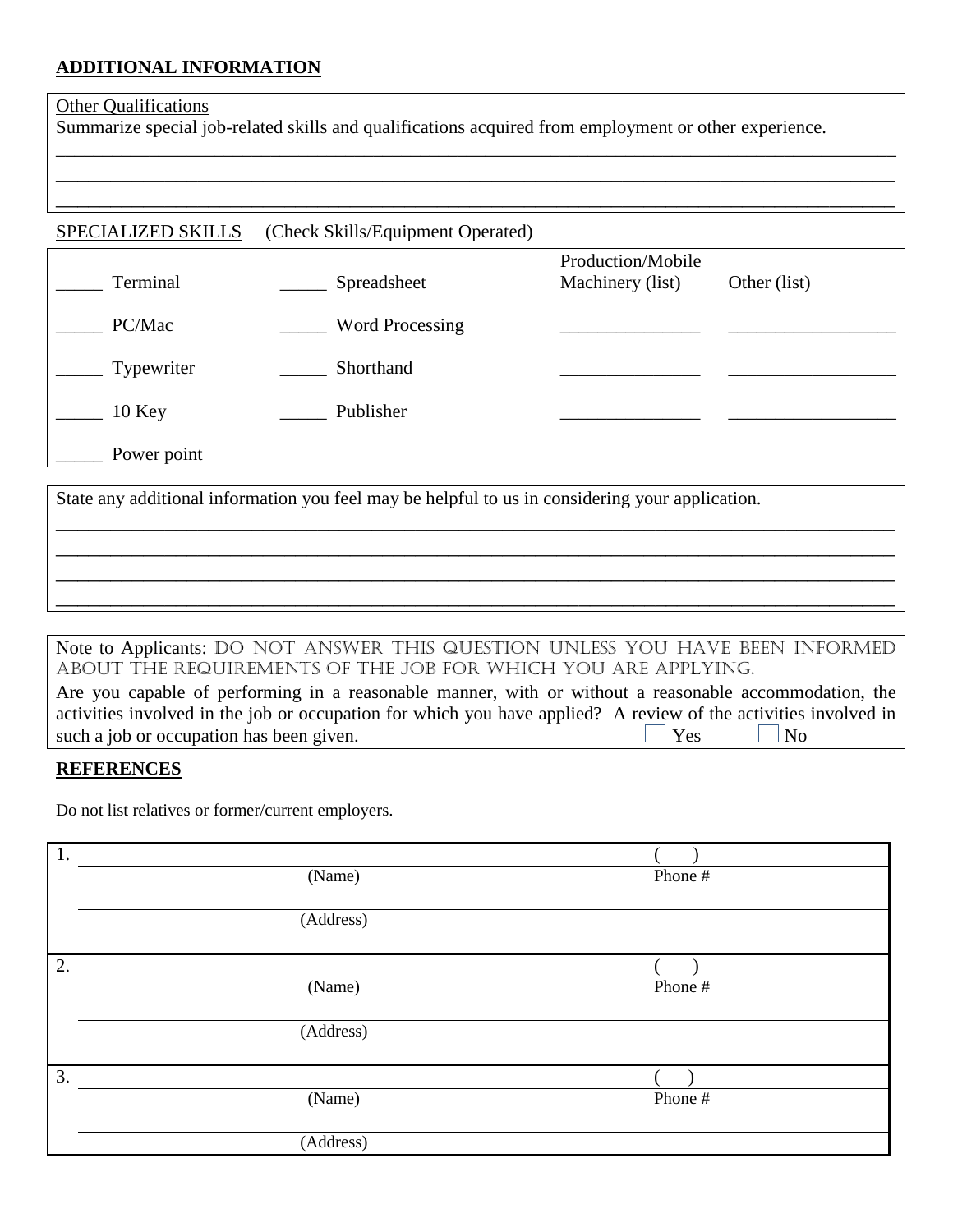## APPLICANT'S STATEMENT

I certify that answers given herein are true and complete.

I authorize investigation of all statements contained in this application for employment as may be necessary in arriving at an employment decision.

This application for employment shall be considered active for a period of time not to exceed 45 days. Any applicant wishing to be considered for employment beyond that time period should inquire as to whether or not applications are being accepted at that time.

I hereby understand and acknowledge that, unless otherwise defined by applicable law, any employment relationship with this organization is of an "at will" nature, which means that the Employee may resign at any time and the Employer may discharge Employee at any time with or without cause. It is further understood that this "at will" employment relationship may not be changed by any written document or by conduct unless such change is specifically acknowledged in writing by an authorized executive of this organization.

In the event of employment, I understand that false or misleading information given in my application or interview(s) may result in discharge. I understand, also, that I am required to abide by all rules and regulations of the employer.

\_\_\_\_\_\_\_\_\_\_\_\_\_\_\_\_\_\_\_\_\_\_\_\_\_\_\_\_\_\_\_\_\_\_\_\_\_\_\_\_\_\_\_\_\_\_\_\_\_\_\_ \_\_\_\_\_\_\_\_\_\_\_\_\_\_\_\_\_\_\_\_\_\_\_\_\_\_\_\_\_\_

Signature of Applicant Date

### **FOR PERSONNEL DEPARTMENT USE ONLY**

| Arrange Interview | Yes          | No             |                    |      |
|-------------------|--------------|----------------|--------------------|------|
| Remarks:          |              |                |                    |      |
|                   |              |                | Interviewer        | Date |
| Employed          | Yes          | N <sub>o</sub> | Date of Employment |      |
| Job Title         |              |                |                    |      |
| By:               |              |                |                    |      |
|                   | Name & Title |                |                    | Date |

#### INCOMPLETE APPLICATIONS WILL NOT BE CONSIDERED.

WE ARE AN EQUAL OPPORTUNITY EMPLOYER